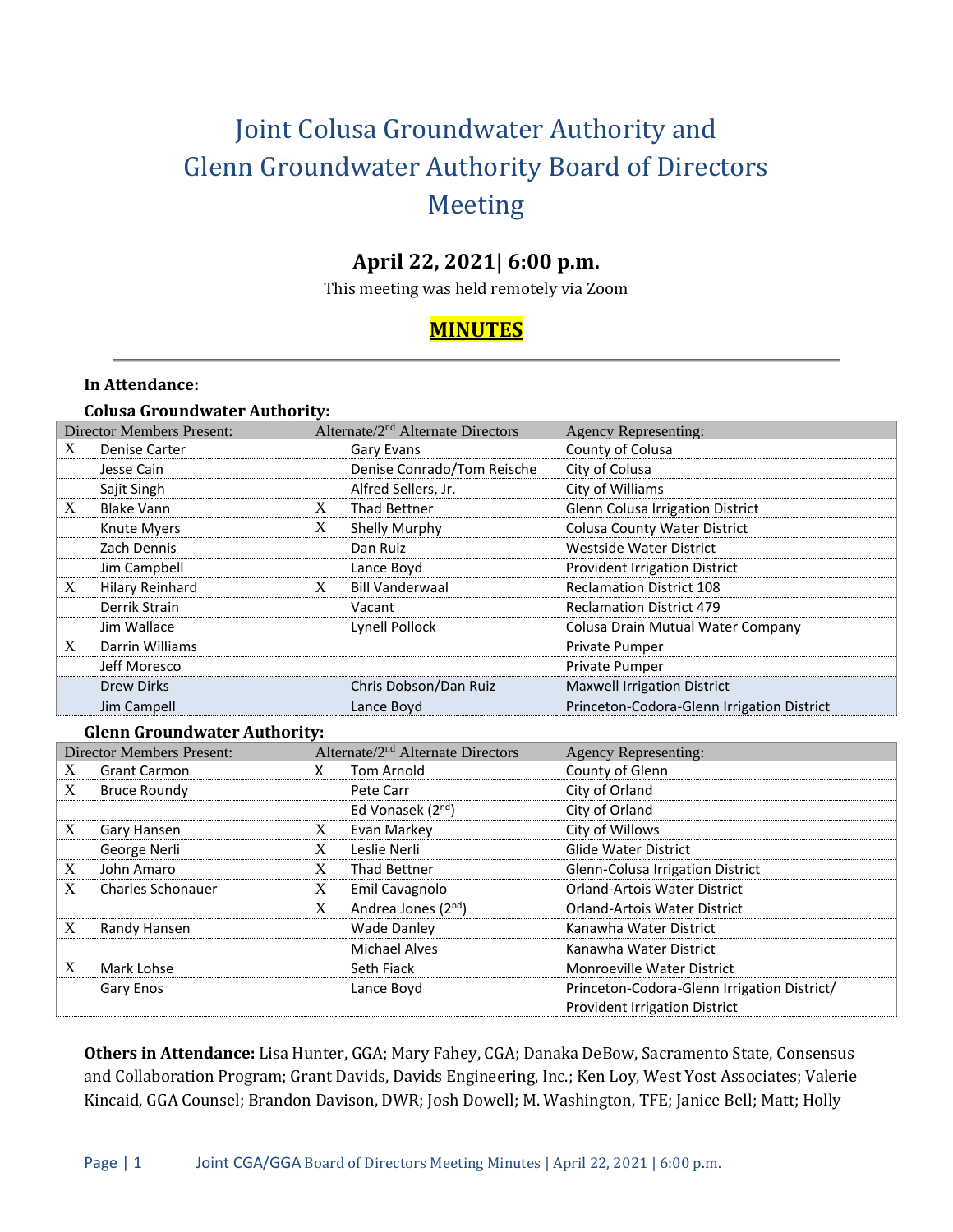Dawley, GCID; Chase Hurley; Deke Dormer, Don Bills, GGA TAC; several phone-in attendees (there were approximately 41 attendees at this meeting, including Staff, Consultants and Board Members.)

# **1. Call to Order, Roll Call and Introductions (CGA Board and GGA Board)**

John Amaro, Chair of the Glenn Groundwater Authority (GGA) called the meeting to order at approximately 6:00 p.m. He asked Mary Fahey to call the roll for the Colusa Groundwater Authority (CGA), and Lisa Hunter to call the roll for the Glenn Groundwater Authority (GGA).

Danaka DeBow from the Consensus and Collaboration Program at Sacramento State University (CCP) provided an introduction to using Zoom and described how the meeting would proceed. She also mentioned that the meeting was being streamed live on Facebook.

# **2. Period of Public Comment**

Mr. Amaro opened the floor to public comment on items not on the agenda. There was no public comment.

# **3. Welcome**

Mr. Amaro welcomed everyone to the Joint CGA/GGA Board meeting.

# **4. Introductory Remarks and Meeting Overview**

Mr. Amaro provided opening remarks and introduced Grant Davids (Davids Engineering, Inc.), and Ken Loy (West Yost Associates), from the Consultant team that is developing the Groundwater Sustainability Plan for the Colusa Subbasin.

Mr. Loy described the GSP development schedule and the public comment period process for draft Chapters 1-4.

#### **5. Presentation: Colusa Subbasin Draft Groundwater Sustainability Plan Chapters a. Chapter 1-Introduction**

Mr. Loy provided an overview of Chapter 1. He explained that the team is following the California Department of Water Resources (DWR) Groundwater Sustainability Plan Annotated Outline. This will provide stakeholders and DWR an easy way to review the Plan and ensure that the contents are complete.

# **b. Chapter 2-Plan Area**

Mr. Loy provided an overview of Chapter 2, which describes the Plan area, including jurisdictional areas, water management programs, land use, and stakeholder outreach efforts. He mentioned that the Colusa Subbasin is one of the largest subbasins in the State.

# **c. Chapter 3-Basin Setting**

Mr. Loy and Mr. Davids provided an overview of Chapter 3 which describes the Basin Setting. Mr. Loy said that this is the heart of the chapters that are currently under review. The Basin Setting includes the Hydrogeologic Conceptual Model (HCM), groundwater conditions and water budgets. If Management Areas are formed in a basin, they would also be included in this chapter.